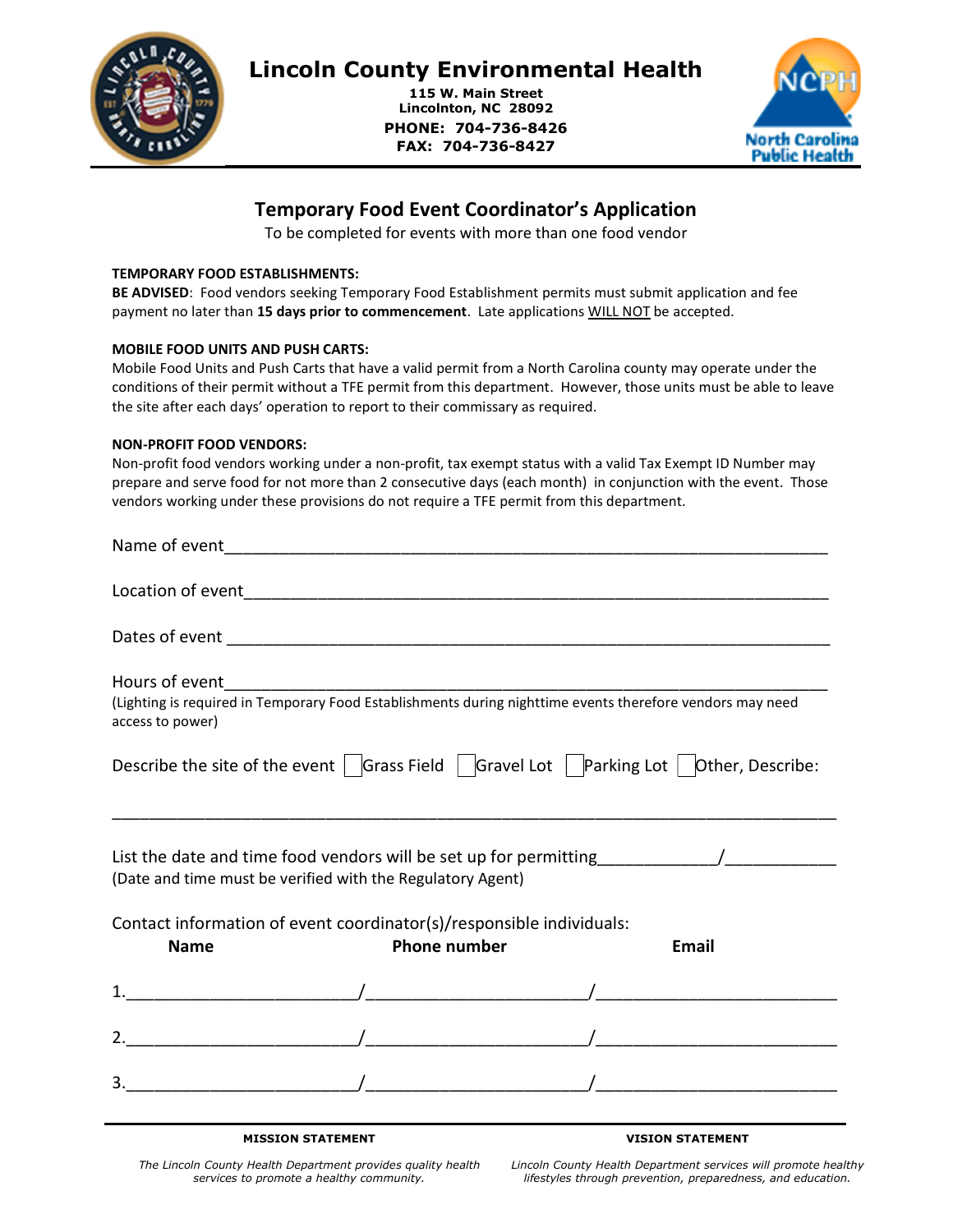Expected Number of Temporary Food Establishments\_\_\_\_\_\_\_\_\_\_\_\_\_\_\_\_\_\_\_\_\_\_\_\_\_\_\_\_\_\_\_\_

 $4.$ 

| Temporary Food Establishments: List the name of each Temporary Food Establishment (food<br>vendors obtaining a TFE permit from this department) |  |  |  |
|-------------------------------------------------------------------------------------------------------------------------------------------------|--|--|--|
| <u> 1989 - Johann Barbara, martxa eta idazlea (h. 1989).</u>                                                                                    |  |  |  |
|                                                                                                                                                 |  |  |  |
|                                                                                                                                                 |  |  |  |
| $\mathbf{3.}$                                                                                                                                   |  |  |  |
| $\mathcal{A}$ .                                                                                                                                 |  |  |  |
| $\begin{array}{c c c c c c} \hline \text{5.} & \text{5.} & \text{5.} & \text{5.} & \text{5.} \\ \hline \end{array}$                             |  |  |  |
|                                                                                                                                                 |  |  |  |
|                                                                                                                                                 |  |  |  |
| 8.                                                                                                                                              |  |  |  |

Food Trucks & Push Carts: List all Permitted Food Trucks (Mobile Food Units) and Push Carts (hot dog carts) that will be operating under their county issued permits. Include the name of each unit and a contact number or email:

Each Mobile Food Unit and Push Cart owner must email this department at foodtrucks@lincolncounty.org with their contact information and the dates and times of operation.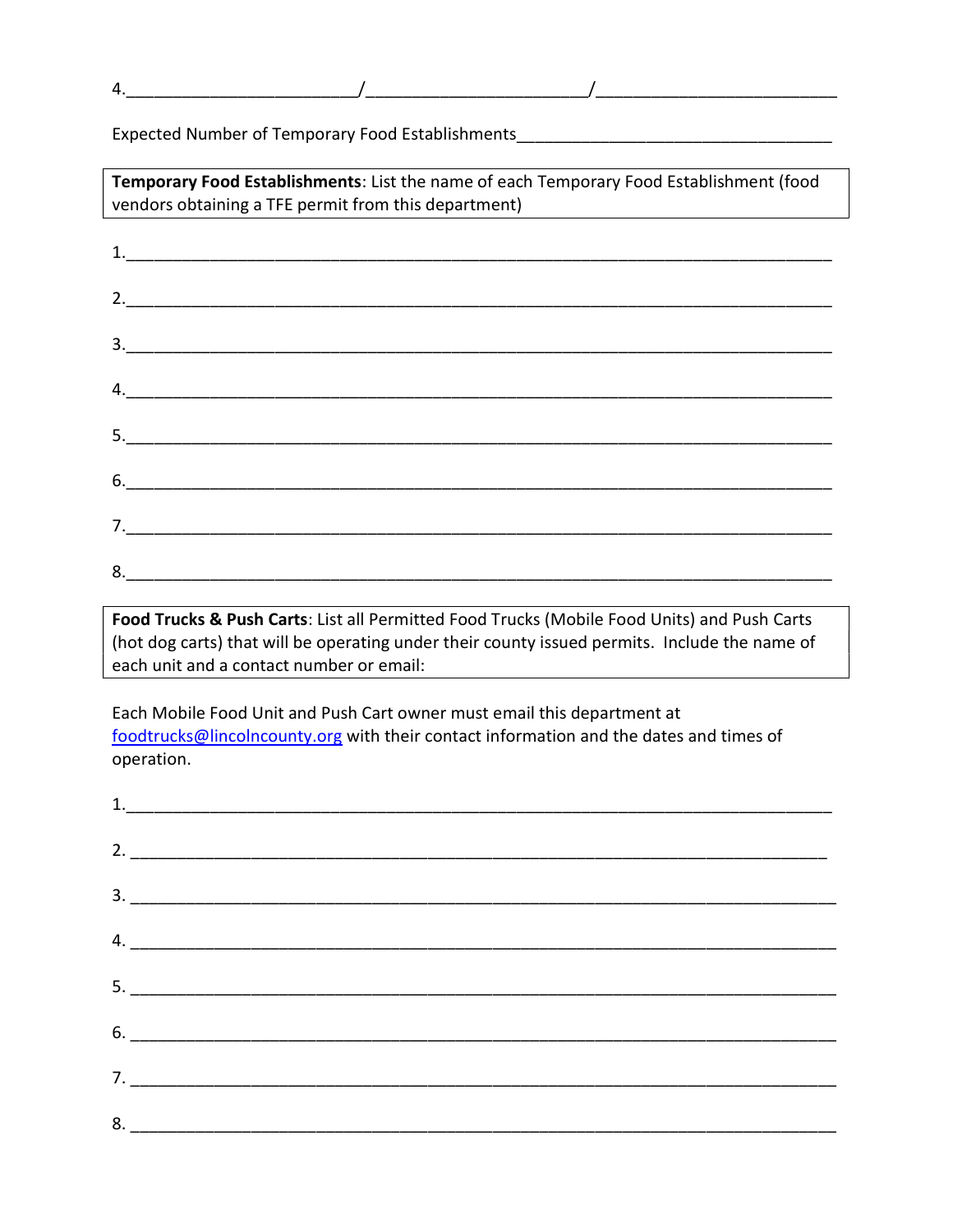Non-profit food vendors: List all non-profit food vendors operating under a tax exempt ID number and include the Tax Exempt ID Number for each vendor:

Utilities provided for food vendors: Describe or check how the following services will be provided for food vendors:

- 1. Potable Water Supply:
	- Public water supply with proper back flow protection
	- \_\_\_\_Onsite well (requires sampling)
	- Other, explain: **Exception**

2. Disposal of Wastewater: (water used by vendors to wash hands and utensils) Grey water bin, barrel, container by organizer.

Who is responsible for maintenance?

Portable toilet at event designated for grey water disposal only

- Direct connection to onsite waste water disposal system private or public
- Other:  $\Box$

## 3. Bulk Garbage Disposal:

- \_\_\_\_\_Event dumpster(s). Who is responsible for maintenance? \_\_\_\_\_\_\_\_\_\_\_\_\_\_\_\_\_\_\_\_\_
- \_\_\_\_Other: \_\_\_\_\_\_\_\_\_\_\_\_\_\_\_\_\_\_\_\_\_\_\_\_\_\_\_\_\_\_\_\_\_\_\_\_\_\_\_\_\_\_\_\_\_\_\_\_\_\_\_\_\_\_\_\_\_\_\_\_\_\_\_\_\_

## 4. Grease Waste Disposal:

Grease receptacle. Who is responsible for maintenance?

- Packaged and taken off site by food vendors
- Other:  $\Box$

## 5. Electricity for each Temporary Food Establishment:

- \_\_\_\_Onsite permanent connection by Organizer
- **\_\_\_\_Generator by Organizer**
- Lectricity connection is not provided by Organizer